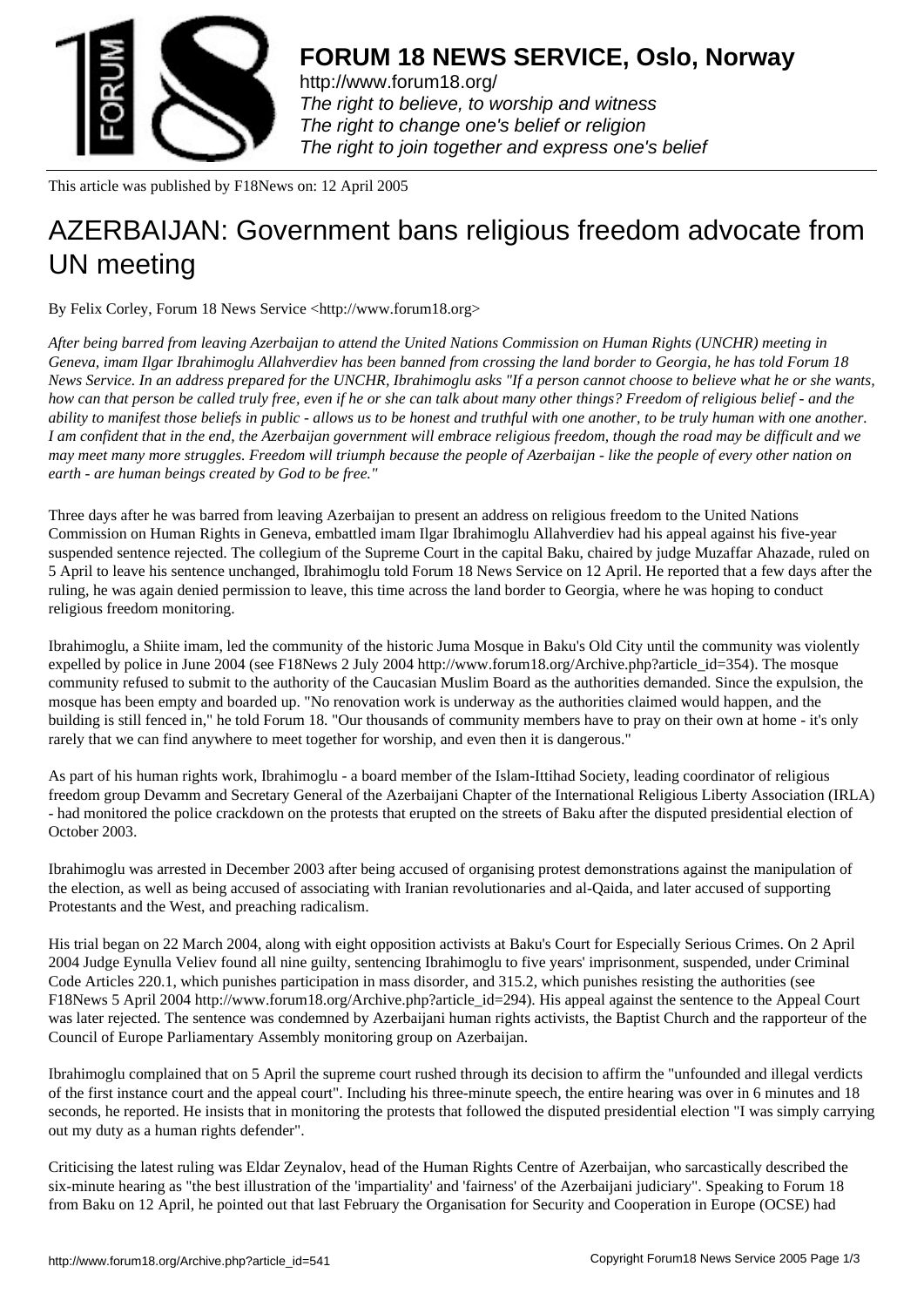variety of the government of Azerbaijan's OSCE commitments on human rights and rule of law".

Zeynalov pointed out that although some opposition activists welcomed suspended sentences as a "happy outcome", in reality such sentences significantly restricted individual rights. "Participation in an unapproved street rally or meeting would be considered as a 'repeated commission of a crime' and the person would be imprisoned again," he explained to Forum 18. "What's more, it is a serious obstacle for those who are active outside Azerbaijan. In fact, such a suspended sentence means - in today's Azerbaijan - the deprivation of rights, just as happened in the Soviet period."

Ibrahimoglu told Forum 18 he would be taking his case "within days" to the European Court of Human Rights (ECHR) in Strasbourg, to which Azerbaijan is subject as a member of the Council of Europe. "Unfortunately our judges, instead of being themselves organs of justice, persist in their desire simply to play the role of some kind of formal intermediary link before an appeal to the European Court." (Separate cases about the government closure of the Juma mosque and the Islam-Ittihad Society are already with the ECHR.)

Aiden Ahazade, head of the Justice Ministry press office, refused to discuss Ibrahimoglu's case, claiming to Forum 18 from Baku on 12 April that he was "not informed" about it. He insisted that courts in Azerbaijan are independent. He also denied any knowledge of the ban on Ibrahimoglu's foreign travel. "Why should we have barred him from leaving?" he asked.

Ahead of his planned visit to Geneva to the 61st session of the Human Rights Commission, Ibrahimoglu informed the authorities of his travel plans on 27 March, although he rejects the authorities' claim that he is required to do under the terms of his sentence (he is required only to give at least five days' notice of any change in residence). However, when he tried to board his Turkish Airlines flight at Baku airport on 2 April border guards denied him permission to leave on justice ministry orders.

The justice ministry confirmed to the Baku Sun that Ibrahimoglu notified them in due time of his travel plans. However, an official told the newspaper on condition of anonymity that on the day of Ibrahimoglu's departure the justice ministry ordered that he be stopped from travelling.

On 5 April, Emilie Kao, Director of International Advocacy at the Becket Fund for Religious Liberty, delivered Ibrahimoglu's address to the human rights commission in his place. Ibrahimoglu's speech described the repeated abuse suffered by the Juma Mosque he leads, including closure of the mosque, and detention and torture of mosque members. "If a person cannot choose to believe what he or she wants, how can that person be called truly free, even if he or she can talk about many other things?" Ibrahimoglu declared in his address. "Freedom of religious belief - and the ability to manifest those beliefs in public - allows us to be honest and truthful with one another, to be truly human with one another."

Ibrahimoglu expressed hope that religious freedom would eventually come to his native country. "I am confident that in the end, the Azerbaijan government will embrace religious freedom, though the road may be difficult and we may meet many more struggles. Freedom will triumph because the people of Azerbaijan - like the people of every other nation on earth - are human beings created by God to be free."

On three previous occasions since August 2004, Ibrahimoglu was prevented from travelling to international human rights meetings outside Azerbaijan. Last autumn he was stopped at Baku airport as he was due to travel to human rights conferences held by the OSCE (see F18News 7 October 2004 http://www.forum18.org/Archive.php?article\_id=426). He questioned why although he was freed from prison in April 2004 the travel ban was imposed only four months later after he had already travelled abroad and returned home.

The Becket Fund - which is representing Ibrahimoglu and the Juma Mosque community at the ECHR - reported on 5 April that when US government officials raised the issue of Ibrahimoglu's de facto travel ban with Ali Hasanov, chief of public policy for President Ilham Aliev, they were promised that he would be able to travel.

"I don't see any reason why he should be barred from leaving the country," Mats Lindberg, special representative in Azerbaijan of the Council of Europe, told Forum 18 from Baku on 12 April. "We think he should have been allowed to leave for Geneva to address the UN Human Rights Commission." Lindberg said the Council of Europe had not sent monitors to Ibrahimoglu's trial last year, so could not comment on the validity or otherwise of the original verdict.

Zeynalov of the Human Rights Centre said Ibrahimoglu has proved he does not intend to escape from Azerbaijan. "So, what sense and goal are served by depriving him of the opportunity to attend peaceful international events on religious freedom in Europe?" he commented. "If his participation can harm Azerbaijan, then he can and does send his speeches by e-mail and they are distributed there anyway. I consider this behaviour of the government as nothing other than political revenge."

Zeynalov welcomed the decision by Ibrahimoglu and his colleagues to seek justice through the ECHR. "As a human rights defender, I highly appreciate their attempts to solve their problems in the European legal space," he told Forum 18. "This is their most powerful argument against official propaganda about the 'Iranian factor', 'radicalism' and 'anti-state' direction of their activity. A